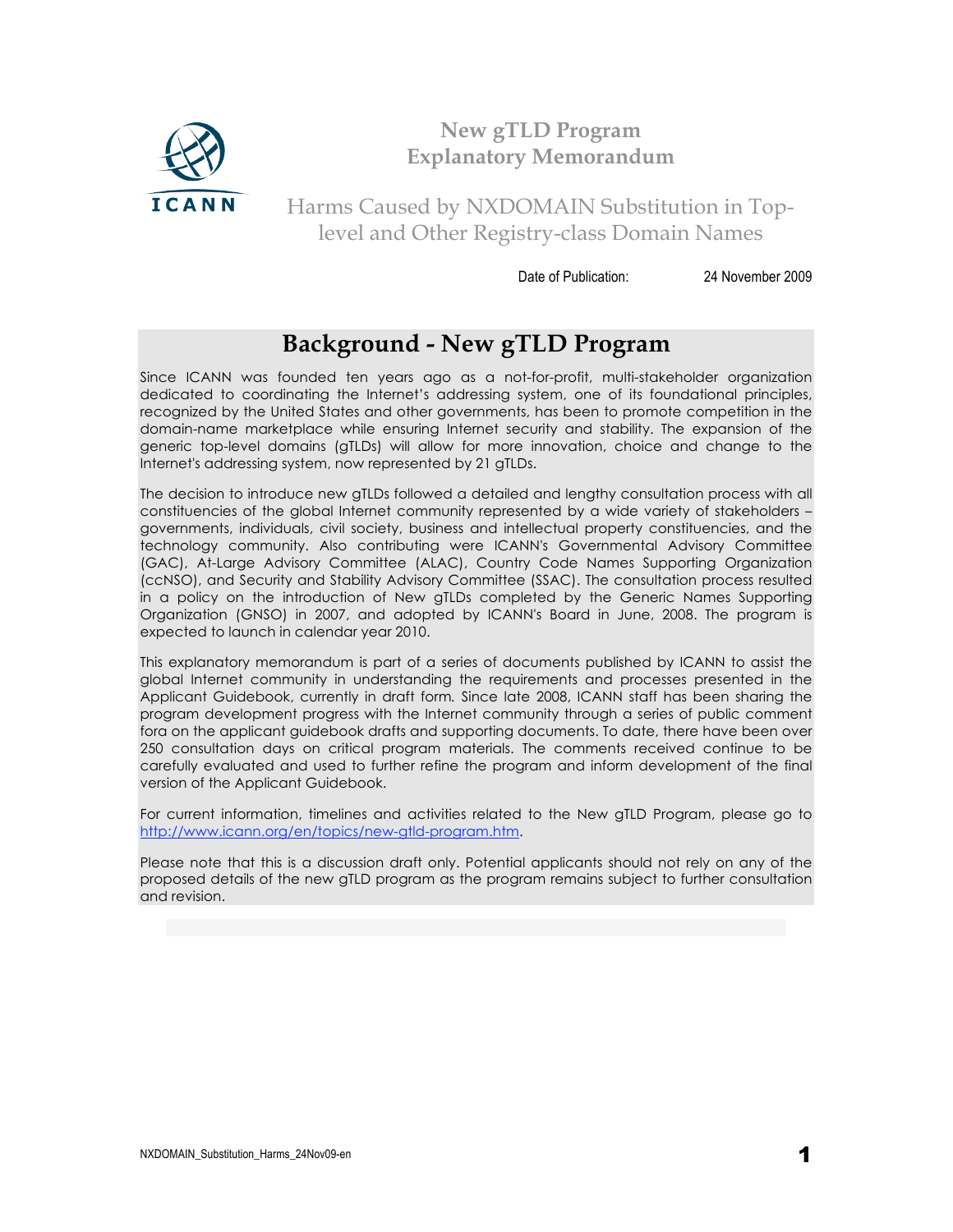# **Summary of Key Points in this Paper**

- The Board directed ICANN staff to report on the harms and concerns posed by the use (at registry level) of redirection and synthesizing of DNS responses, and ultimately the need to ensure the integrity of error responses as well as name resolution; collectively, NXDOMAIN substitution.
- NXDOMAIN substitution harms and concerns may be categorized as follows:
	- 1. Architectural implications
	- 2. Impact on Internet protocols
	- 3. Single point of failure
	- 4. Reserved and blocked domains appearing alive
	- 5. Fragmentation of the DNS ecosystem
	- 6. Privacy concerns
	- 7. Lack of choice for Internet users
	- 8. Poor user experience
	- 9. Use of privileged position
- ICANN strongly discourages the use of DNS redirection, wildcards, synthesized responses and any other form of NXDOMAIN substitution in new and existing gTLDs and ccTLDs and any other level in the DNS tree for registry-class domain names.
- If a gTLD, ccTLD or registry-class domain manager intends to offer a service that depends on NXDOMAIN substitution, it should consult with technical experts (e.g., IAB/IETF, SSAC) on the possible effects of such implementation, and submit the proposal for global public scrutiny before implementing such a service, as appropriate.

### **Executive Summary**

 $\overline{a}$ 

At its public meeting in Sydney in June 2009, the ICANN Board of Directors resolved that new top-level domains (TLDs) should not use DNS (Domain Name System) redirection and synthesizing of DNS responses. In response to the Board resolution, ICANN included a default prohibition for redirection and synthesizing of DNS responses in the draft Registry Agreement & Specifications<sup>1</sup> for new generic TLDs (gTLDs). ICANN also included a similar

<sup>1</sup> ICANN. (2009, October 4). *Draft Applicant Guidebook, v3, Module 5, Registry Agreement & Specifications.* Retrieved from http://icann.org/en/topics/new-gtlds/draft-agreement-specs-clean-04oct09-en.pdf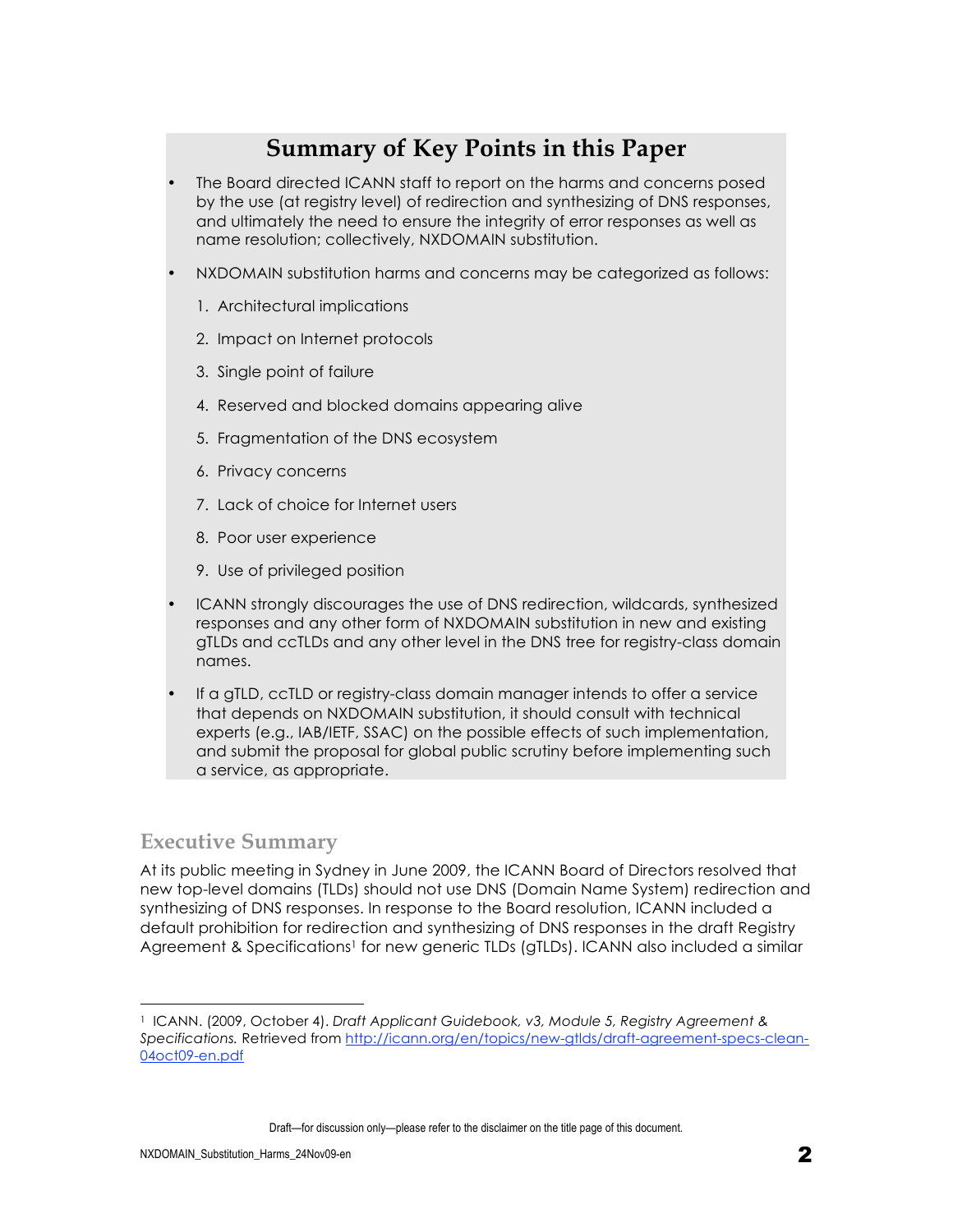commitment as part of the request for new IDN<sup>2</sup> ccTLDs<sup>3</sup> in the proposed Terms and Conditions, and in the three proposed relationship options4 between ICANN and the IDN ccTLD manager.

The Board also directed ICANN staff to report on the harms and concerns posed by the use of such technologies and ultimately the need to ensure the integrity of error responses as well as name resolution. Those harms and concerns, as acknowledged in several documents referenced below, are collected here for public consideration.

In its review of previously published documentation on the effects of these technologies, ICANN staff summarizes the problems caused by NXDOMAIN substitution as follows:

- 1. Architectural implications
- 2. Impact on Internet protocols
- 3. Single point of failure
- 4. Reserved and blocked domains appearing alive
- 5. Fragmentation of the DNS ecosystem
- 6. Privacy concerns
- 7. Lack of choice for Internet users
- 8. Poor user experience (e-mail example)
- 9. Use of privileged position

Succinctly, a recommendation by the Security and Stability Advisory Committee (SSAC) summarizes the findings:

*Synthesized responses should not be introduced into top-level domains (TLDs) or zones that serve the public, whose contents are primarily delegations and glue, and where delegations cross organizational boundaries over which the operator may have little control or influence. Although the wildcard mechanism for providing a default answer in response to DNS queries for uninstantiated names is documented in the defining RFCs (Requests for Comment), it was generally*  intended to be used only in narrow contexts (for example, MX records for e-mail *applications), generally within a single enterprise...5*

### **Definitions**

 $\overline{a}$ 

For the purposes of this document the following terms are defined as follows:

**Wildcard:** DNS wildcard Resource Record as described in Request for Comments (RFCs) 1034 and 4592.

<sup>2</sup> Internationalized Domain Name

<sup>3</sup> Country code top-level domain

<sup>4</sup> ICANN. (2009, September 30). *Proposed Final Implementation Plan for IDN ccTLD Fast Track Process .* Retrieved from http://www.icann.org/en/topics/idn/fast-track/idn-cctld-implementationplan-30sep09-en.pdf

<sup>5</sup> SSAC. (2004, July 9). *SAC006: Redirection in the COM and NET Domains.* Retrieved from http://www.icann.org/en/committees/security/ssac-report-09jul04.pdf. pp. 5 - 6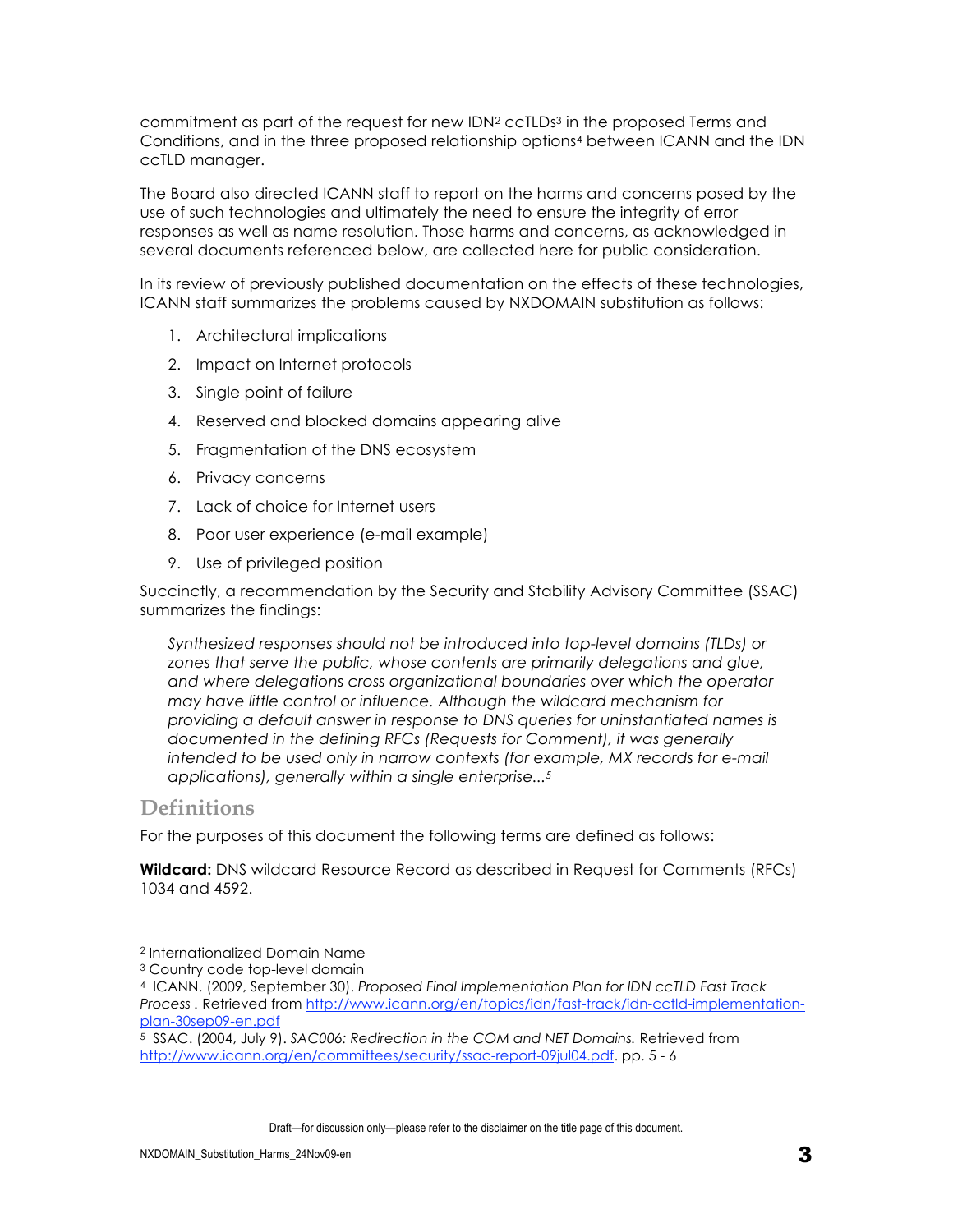**NXDOMAIN:** A "Name Error" response, RCODE 3 as described in RFC 1035 and related RFCs.

**Registry-class domain names (RCDN):** Refers to a top-level domain (TLD) or any other domain name at any level in the DNS tree for which a registry (or an affiliate engaged in providing Registration Services) provides registry services to other organizations or individuals, maintains data, arranges for such maintenance, or derives revenue from such maintenance.

**NXDOMAIN substitution:** The practice of sending DNS responses that include Resource Records (e.g., IP addresses, name servers names, etc.) in response to queries for uninstantiated domain names. Such responses may be the result of the use of DNS redirection, synthesizing of responses, wildcards or similar technology. The substitution may be for a subset or all uninstantiated domains, e.g., via a wildcard record in the zone or other means.

**Uninstantiated domain names:** Domain names that are either not registered, or the registrant has not supplied valid records such as NS records for listing in the DNS zone file, or their statuses do not allow them to be published in the DNS.

### **Preface**

 $\overline{a}$ 

In June 2009, the ICANN Board of Directors resolved:

*Resolved (2009.06.26.19,) that new TLDs, including ASCII and IDN gTLDs and IDN ccTLDs, should not use DNS redirection and synthesized DNS responses. Staff is directed to revise the relevant portions of the draft Applicant Guidebook to prohibit such redirection and synthesis at the top-level for new gTLDs, and to take all available steps with existing gTLDs to prohibit such use.6*

As a result of this resolution, ICANN included in the draft Registry Agreement & Specifications<sup>7</sup> for new gTLDs a default prohibition for redirection and synthesized DNS responses. It should be noted that this prohibition is default. If an applicant for a new gTLD believes there is a legitimate use of these technologies that will not have security or stability issues as described in Module 2 of the Applicant Guidebook (currently in draft version 3)8, the applicant has the option to include the service in its application justifying its reasoning why security and stability issues will not arise.

In the same meeting the Board also resolved:

*Resolved (2009.06.26.20), the Board further directs staff to communicate and disseminate in July 2009 the concerns regarding harm caused by the redirection and synthesizing of DNS responses with appropriate parties, including the ccNSO, ccTLD operators and the GAC, who might be able to ensure measures are taken* 

<sup>6</sup> ICANN Board of Directors. (2009, June 26). *Adopted Board Resolutions, Sydney, Australia.* Retrieved from http://www.icann.org/en/minutes/resolutions-26jun09.htm#7

<sup>7</sup> ICANN. (2009, October 4). *Draft Applicant Guidebook, v3, Module 5, Registry Agreement & Specifications.* op. cit.

<sup>8</sup> ICANN. (2009, October 4). *Draft Applicant Guidebook, v3, Module 2: Evaluation Procedures.* Retrieved from http://icann.org/en/topics/new-gtlds/draft-evaluation-procedures-clean-04oct09 en.pdf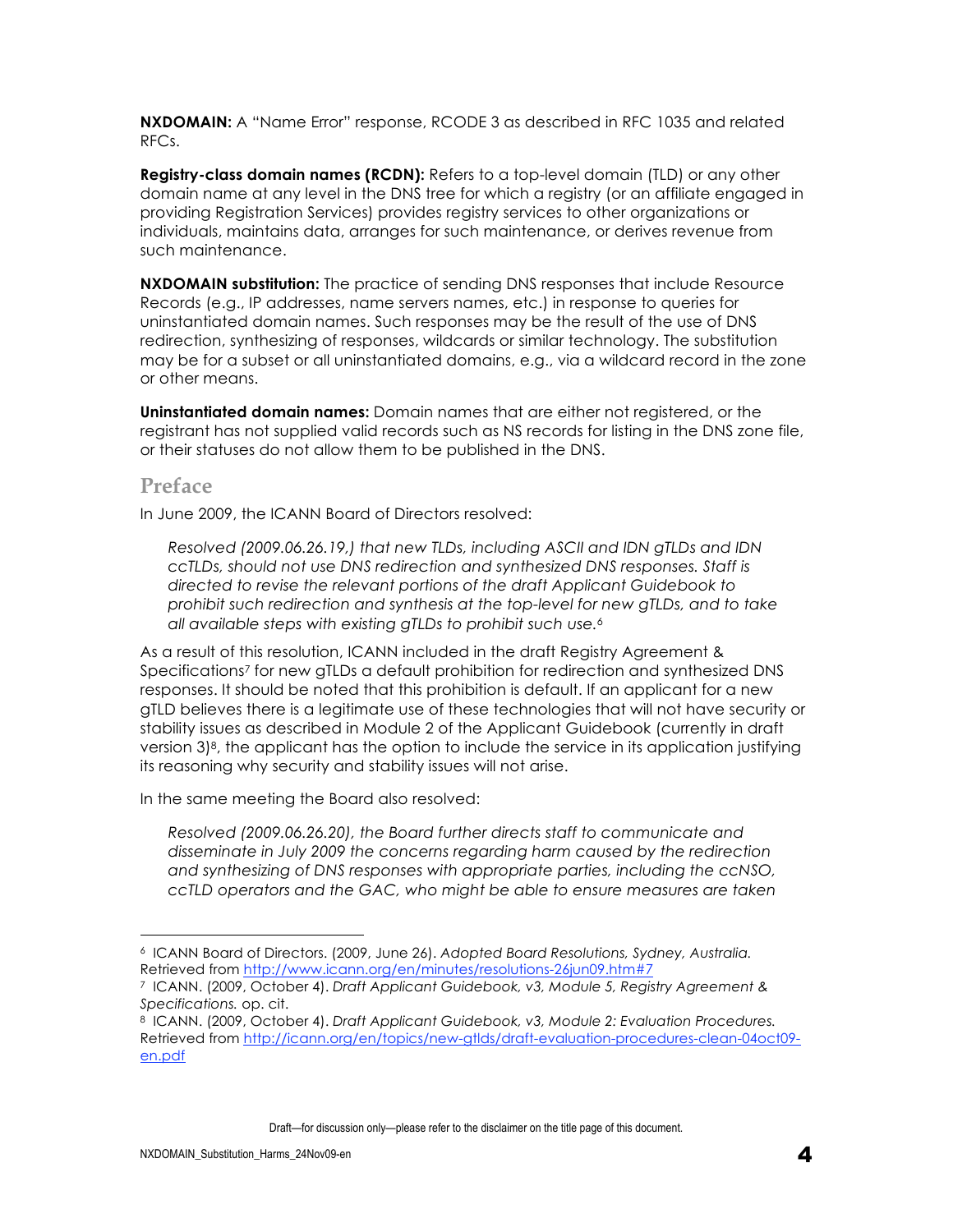*to assure the integrity of error responses as well as name resolution for ccTLDs.9*

In response to this second Board resolution, this explanatory memorandum presents a summary of the numerous findings published on the subject.

The documents about the topic use different names for the same practice or slight variations of it, e.g., DNS redirection, synthesizing of responses, wildcard. The common factor is the practice of returning Resource Records e.g., IP address, MX records, etc. instead of a response at the DNS protocol level indicating the requested domain is not instantiated. In this document the term "NXDOMAIN substitution" (see *Definitions* section) will be used to refer to any of such practices.

The intended audience of this paper is current and potential RCDN managers, including both ccTLDs and gTLDs, and any other party interested in the management of RCDNs. This explanatory memo may also provide guidance for the community on the issues of NXDOMAIN substitution at the registry level.

NXDOMAIN substitution can happen at any level in the DNS resolution chain, from the authoritative DNS servers to the recursive resolver and the application level in the enduser computer. This memo focuses exclusively on the issue in authoritative DNS servers of RCDNs. For issues at other levels of the DNS resolution chain the interested reader is referred to SSAC's report SAC03210.

### **Key Issues Identified**

Several organizations and expert bodies such as the ICANN's SSAC and the Internet Architecture Board (IAB) have previously documented their opinions against the use of NXDOMAIN substitution. In particular it is worth noting the SSAC's recommendation SAC041:

*SSAC advises ICANN that new TLDs, including both new gTLDs and new ccTLDs, should not use DNS redirection and synthesized DNS responses.11*

Further, in the same document this position is extended to sub-TLD levels:

*SSAC reiterates its position that synthesized DNS responses at the TLD level (and subordinate levels) is a destabilizing practice.12*

The IAB also warned against using this technology in domains below the TLD level:

*Note that these considerations apply to any wildcard deployment of this type. The list of problems encountered in this case clearly demonstrates that, although*  wildcard records are part of the base DNS protocol, there are situations in which it *simply is not safe to use them. As noted in an earlier section, two warning flags suggesting that this type of wildcard deployment is dangerous were that*

*1. it affected more than one protocol, and*

 $\overline{a}$ 

<sup>9</sup> ICANN Board of Directors. op. cit.

<sup>10</sup> SSAC. (June de 2008). *SAC032: Preliminary Report on DNS Response Modification.* From http://www.icann.org/en/committees/security/sac032.pdf

<sup>11</sup> SSAC. (2009, June 10). *SAC041: Recommendation to prohibit use of redirection and synthesized responses by new TLDs.* Retrieved from http://www.icann.org/en/committees/security/sac041.pdf 12 Idem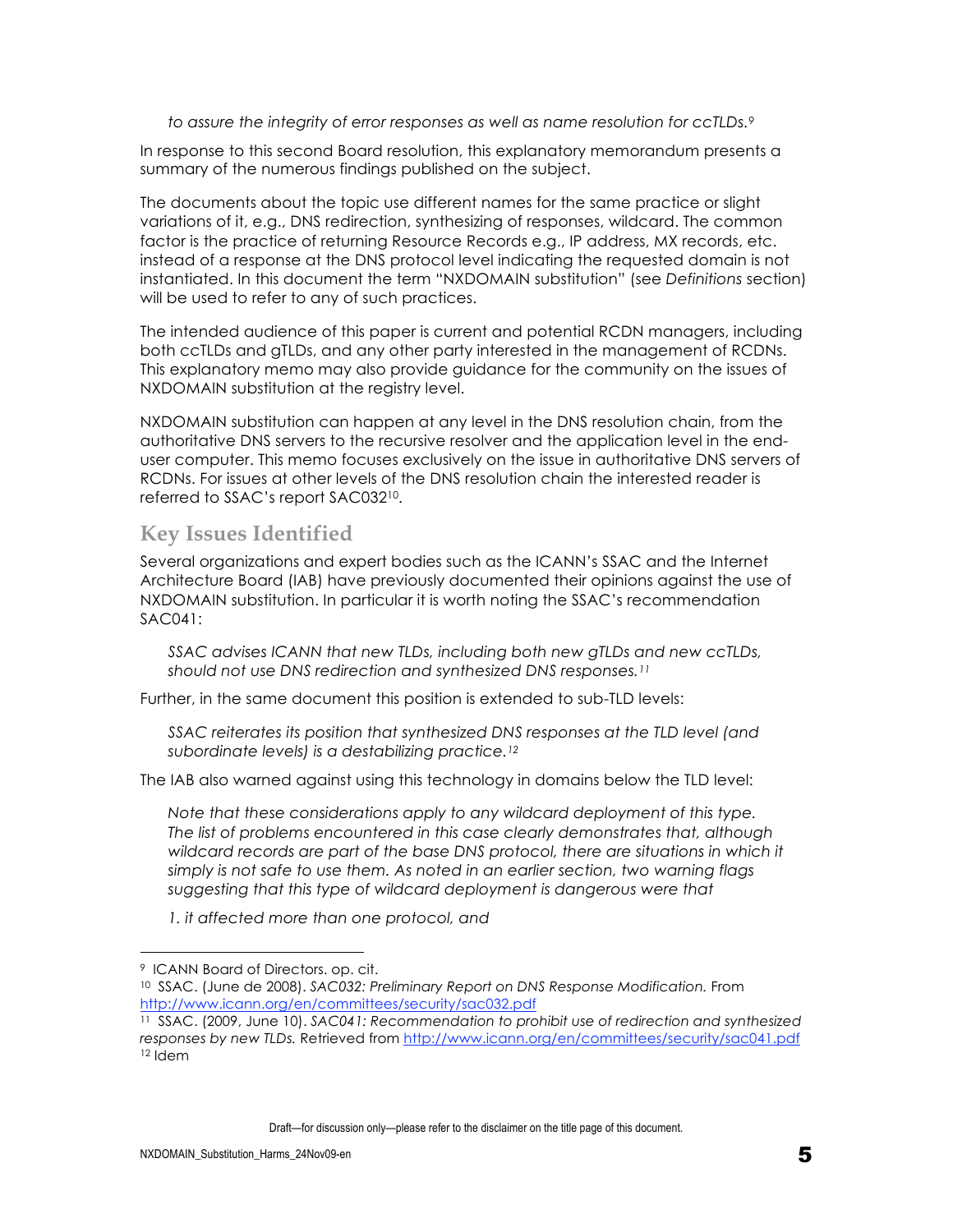*2. it was done high enough up in the DNS hierarchy that its effects were not limited to the organization that chose to deploy these wildcard records.13*

As shown above, DNS experts believe the effects of NXDOMAIN substitution are not just harmful at the TLD level, but in lower levels of the DNS hierarchy, provided that delegations in said zone are for organizations not related to the one managing the zone. In this document the term "RCDN" (as described in the *Definitions* section) is used to reference these domains regardless of their level in the DNS tree.

In reviewing the numerous documents that have been published about the harms and concerns caused by the use of NXDOMAIN substitution in RCDNs, the following categories of issues were identified. Each section below presents a category. References to the authoritative documents are also provided at the end.

## **1. Architectural implications**

A common use for NXDOMAIN substitution is to return an IP address, with the aim of directing web site lookups to an information website or portal. Such use violates the layered protocol design of the Internet since the DNS query is protocol neutral, while the IP address given back is targeted for an application layer protocol: HTTP.

If a third party were to try to reverse the effects of the NXDOMAIN substitution, it would need to coordinate with and rely on the source of the synthesized responses (i.e., the RCDN registry) – an unworkable and unacceptable dependency. They would need to arrange a way to make specific application protocols able to operate as if there were no NXDOMAIN substitution for that RCDN. It may be the case that a workaround could be devised at the DNS level (e.g., by tagging specific strings such as "www" to receive special handling) or it could be necessary to develop a specific measure for every existing and future application protocol.

Moreover, if there were more than one RCDN implementing NXDOMAIN substitution, there would be the need to implement a solution for each one of them. Since the solution could be different for each RCDN, this workaround mechanism will not scale for many RCDNs.

Current DNSSEC14 implementations do not resolve this problem. DNSSEC contains a provision (the label count in the signature records) that in theory would allow recognizing a DNS response as being product of a wildcard synthesis, one of the forms of NXDOMAIN substitution. However, typical deployment of DNSSEC to date uses a model where DNS recursive resolvers process the DNSSEC records. These servers are typically at Internet Service Providers (ISPs) and are therefore one step before the user in the DNS resolution chain. In practice this means the vast majority of end-users will still be unable to have a direct way to recognize synthesized wildcard records coming from authoritative DNS servers.

Further information on these issues can be found in (SSAC, 2004) and (RSTEP, 2006).

Draft—for discussion only—please refer to the disclaimer on the title page of this document.

 $\overline{a}$ 

<sup>13</sup> IAB. (2003, September 19). *Architectural Concerns on the use of DNS Wildcards.* Retrieved from http://www.iab.org/documents/docs/2003-09-20-dns-wildcards.html <sup>14</sup> DNS Security Extensions, see RFCs 4033, 4034, 4035 and related RFCs

http://www.rfc-editor.org/rfcsearch.html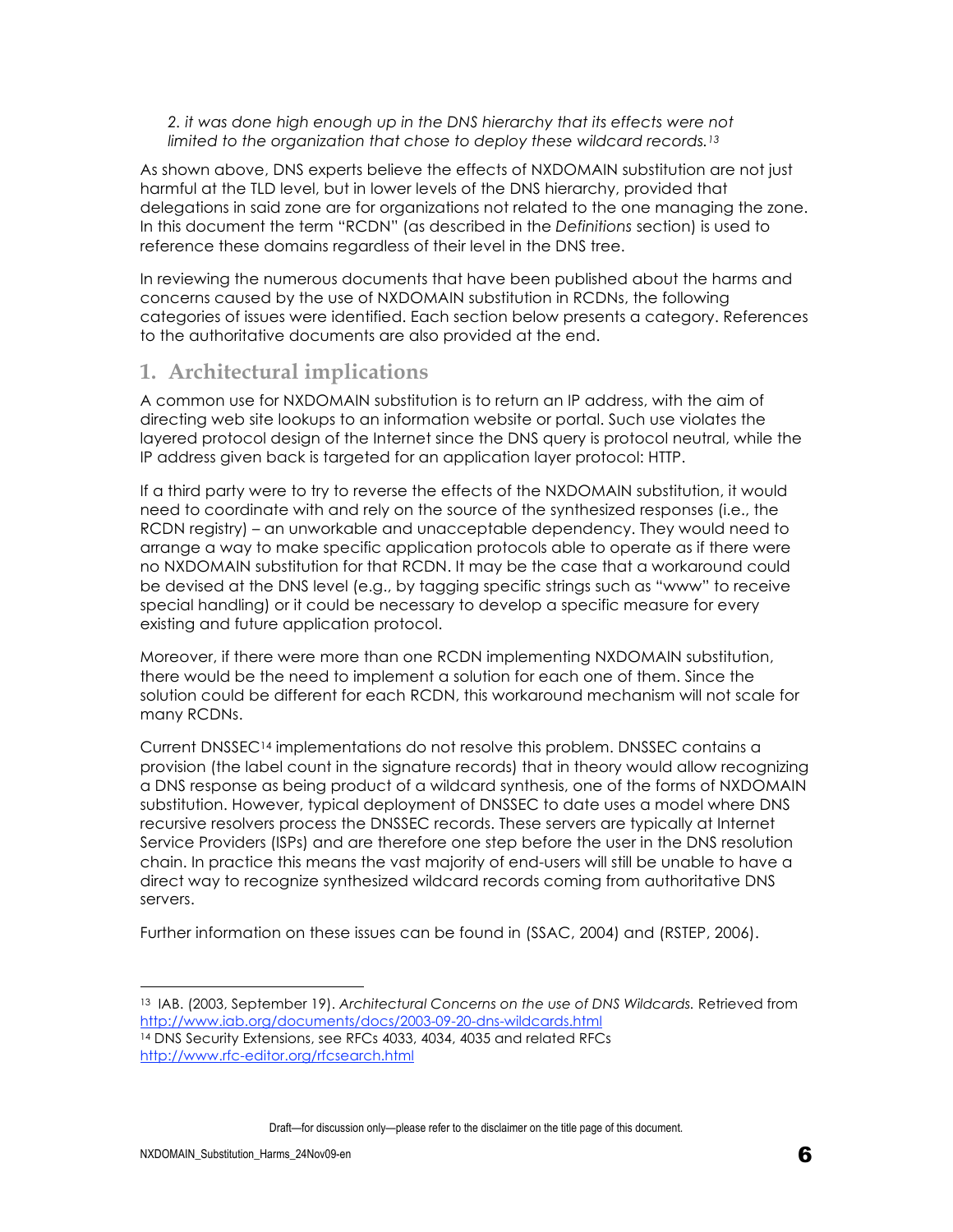## **2. Impact on Internet protocols**

It has been suggested that the size (number of registrations) in the RCDN makes a difference on the effects a NXDOMAIN substitution implementation has on the Internet. While the number of registrations is important, the RSTEP panel stated that, in its review of the "search.travel Wildcard Proposal," the apparent "small size" of a RCDN is not enough to ensure that the effects would also be small when NXDOMAIN substitution is implemented for a Resource Record type widely used such as the "A" (IPv4 address) type. In such cases, the effects will be felt in almost every application that uses the Internet for that RCDN:

*Because the proposed wildcard changes the expected behavior of the DNS in such a fundamental way, it is impossible to anticipate all of its side effects without testing each and every mail server and agent, every instant message application and agent, every VOIP server, proxy, and user agent, every parental control system … basically every application on the Internet.15*

The main risk associated with NXDOMAIN substitution is that for the affected DNS type (e.g., A, AAAA, MX) it (fully or partially) eliminates NXDOMAIN responses, something on which an application may depend. Given the number of applications in the Internet, it is not feasible for an organization to provide a redirection service for every present and future Internet protocol.

Implementation of NXDOMAIN substitution for type "A" Resource Records in a RCDN produces another set of problems when combined with the search list functionality of many DNS clients.

A DNS search list works by appending each element of a list of domains to DNS queries made from a computer as an aid to complete domains typed. For example, if a search list contained "example.com" and "example2.com", and a user were to type "www" in a Web browser, the DNS client would first append "example.com" to give "www.example.com" and would return a result if that domain resolves. If it does not, it would append "example2.com" to give "www.example2.com" and so on if there were more domains in the search list.

For example, if the RCDN has a type "A" wildcard record, three potential issues may arise:

- 1. If the user configures said RCDN in the search list, the user will get redirected to the wildcard IP address if a typed domain does not exist. This is true even for a nonexistent domain in another RCDN since "www.nonexistant.anotherRCDN.RCDN" would resolve to the wildcard in the latter RCDN.
- 2. This issue could be complicated further if using an operating system/resolver with a (once common) behavior described in RFC 153516 that would use parent domains of domains configured in the search list as if they were in the list. For example if the domain "division.example.RCDN" were configured in the list, the

http://www.icann.org/en/registries/rsep/tralliance\_report.pdf. p. 11

Draft—for discussion only—please refer to the disclaimer on the title page of this document.

 $\overline{a}$ 

<sup>15</sup> RSTEP. (2006, November 2). *Report on Internet Security and Stability Implications of the Tralliance Corporation search.travel Wildcard Proposal.* Retrieved from

<sup>16</sup> Gavron, E. (1993, October). *RFC 1535: A Security problem and proposed correction with widely deployed DNS software.* Retrieved from RFC Editor: http://www.rfc-editor.org/rfc/rfc1535.txt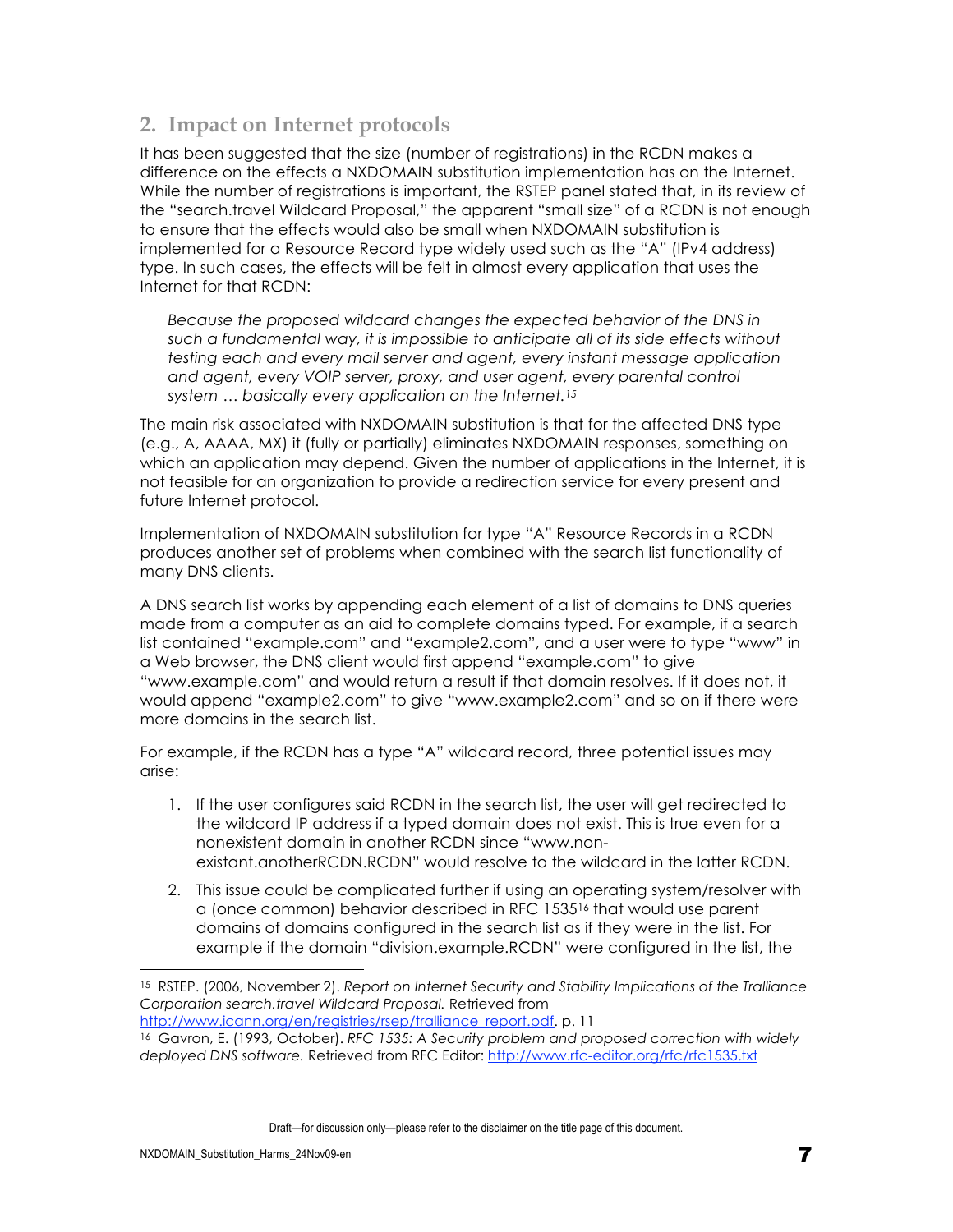parent domain "example.RCDN" would be used in the search list as if also configured.

3. When using IPv4 addresses directly instead of domains, some applications and resolver libraries that will not initially recognize an IPv4 as such, will try to resolve it as if it were a domain (since syntactically IPv4 addresses are legal domains). When the DNS client uses the search list, a resolution attempt would be made for "<the IP address>.RCDN" having the user directed to the wildcard IP address instead of the intended IP address, regardless of whether or not the IP address provided by the user was correct.

Further information on these issues can be found in (IAB, 2003) and (RSTEP, 2006).

## **3. Single point of failure**

A redirection service based on NXDOMAIN substitution can result in a centralized point being accessed for the traffic of uninstantiated domains in a RCDN. A failure in such a system could impact response time for end-users thus detrimentally affecting the user experience. An error in the redirection system could also potentially cause more traffic to go the DNS root-servers.

Redirection services are generally implemented to generate revenue. As a result, they are extremely attractive targets for attacks by those interested in thwarting the service or redirecting traffic to their own servers.

Further information on these issues can be found in (IAB, 2003).

### **4. Reserved and blocked domains appearing alive**

A registry typically has domains that are not available for registration even though they are not registered. For example, a domain may be considered reserved for use by an entity (e.g., the registry, a regulator, etc.) or reserved by agreement without having the domain appear in the DNS. It may also be that certain domains are blocked (i.e., not available for registration) for a variety of policy reasons.

Notably, for IDNs there are often provisions for reserved/blocked domain variants that are never intended to appear in the DNS.

Under a RCDN implementing NXDOMAIN substitution reserved or blocked domains, otherwise not appearing in the DNS, when subject to NXDOMAIN substitution would look as if they were delegated/existent from an end-user point of view.

Further information on this issues can be found in (SSAC, 2004) and (IAB, 2003).

## **5. Fragmentation of the DNS ecosystem**

Previous experiences with the introduction of NXDOMAIN substitution in RCDNs showed that actors who sought to reverse the effects of the changes took action to implement a series of workarounds, e.g., filters to the server redirection, patches to DNS resolvers, etc.

Those actions have resulted in an environment complicated for individuals or organizations trying to develop new applications or use existing ones (e.g., surfing the Web, sending e-mail, etc.) in the ways they were accustomed to.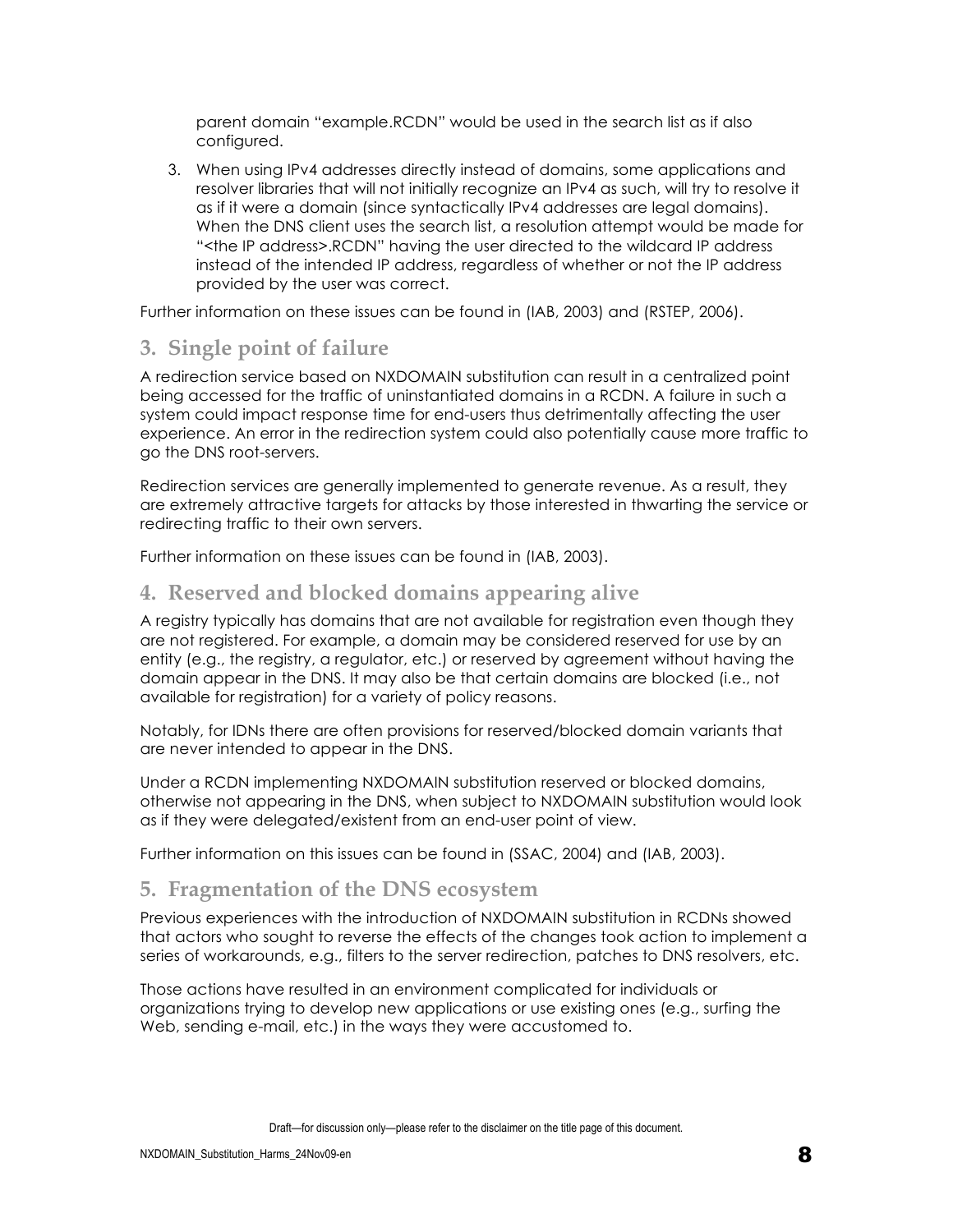Further information on these issues can be found in (Levien, 2005).

#### **6. Privacy concerns**

Depending on implementation details, some data from various Internet protocols may arrive at the redirection server's network against the intention of the sender. Portions of this data may be sensitive and the registry could be making itself the unintended recipient of such data by implementing NXDOMAIN substitution in its delegated RCDN.

It is also worth noting that by positioning itself as an unintended recipient of data, the registry implementing NXDOMAIN substitution is also changing the purported privacy requirements of the information being transmitted. For example, if party A intended to send information to party B under certain privacy legislation relevant to A and B and NXDOMAIN substitution causes the information transit through or be delivered to party C (the redirection service), which may bound to a different jurisdiction and local law, there may be consequences for the sender or the registry.

In the case of wildcard, although it is bounded at zone level, there is also the case of a perceived intrusion to a child domain zone. For example, suppose the zone "RCDN" has a wildcard record and "example.RCDN" is delegated containing only one child domain "www.example.RCDN". If a user typed the nonexistent domain "ftp.example.RCDN", the DNS servers from "example.RCDN" will get queried and the usual behavior as if there were no wildcard in RCDN will happen. However, if the user mistakenly typed the nonexistent domain "www.ezample.RCDN" (with "z" instead of "x"), the response will come from the RCDN DNS servers containing the wildcard record. From the user's point of view there would be leakage of the wildcard effects from the parent to the child. This should not be a problem if the registry and the registrant organizations are related someway. It becomes more problematic in cases where the interests of the organization managing the RCDN are not aligned with those of the organization who registered "example.RCDN".

Following the example above, it could be argued that the same problem would occur if "ezample.RCDN" were registered by another organization. The difference is the scale of the issue; without wildcard the problem would happen with a few (registered) domains that are type-variants of "example.RCDN", while for a RCDN with wildcard the problem would happen with all the variants of "example.RCDN".

Further information on these issues can be found in (SSAC, 2004); (RSTEP, 2006) and (IAB, 2003).

## **7. Lack of choice for Internet users**

Applications such as Web browsers may have functionality based on local options set by the user (e.g., language, directories, etc.) that is executed when a DNS lookup gets an NXDOMAIN response. Such functionality is cancelled in a RCDN by the implementation of NXDOMAIN substitution, leaving the user without any possibility of accepting the loss of functionality, rejecting it, or substituting it with an alternative offer. The user may not be a client of said RCDN but rather a casual Internet user who has absolutely no influence over the registry in order to modify the described behavior.

Further information on these issues can be found in (RSTEP, 2006); (SSAC, 2006); (SSAC, 2004); (IAB, 2003) and (Levien, 2005).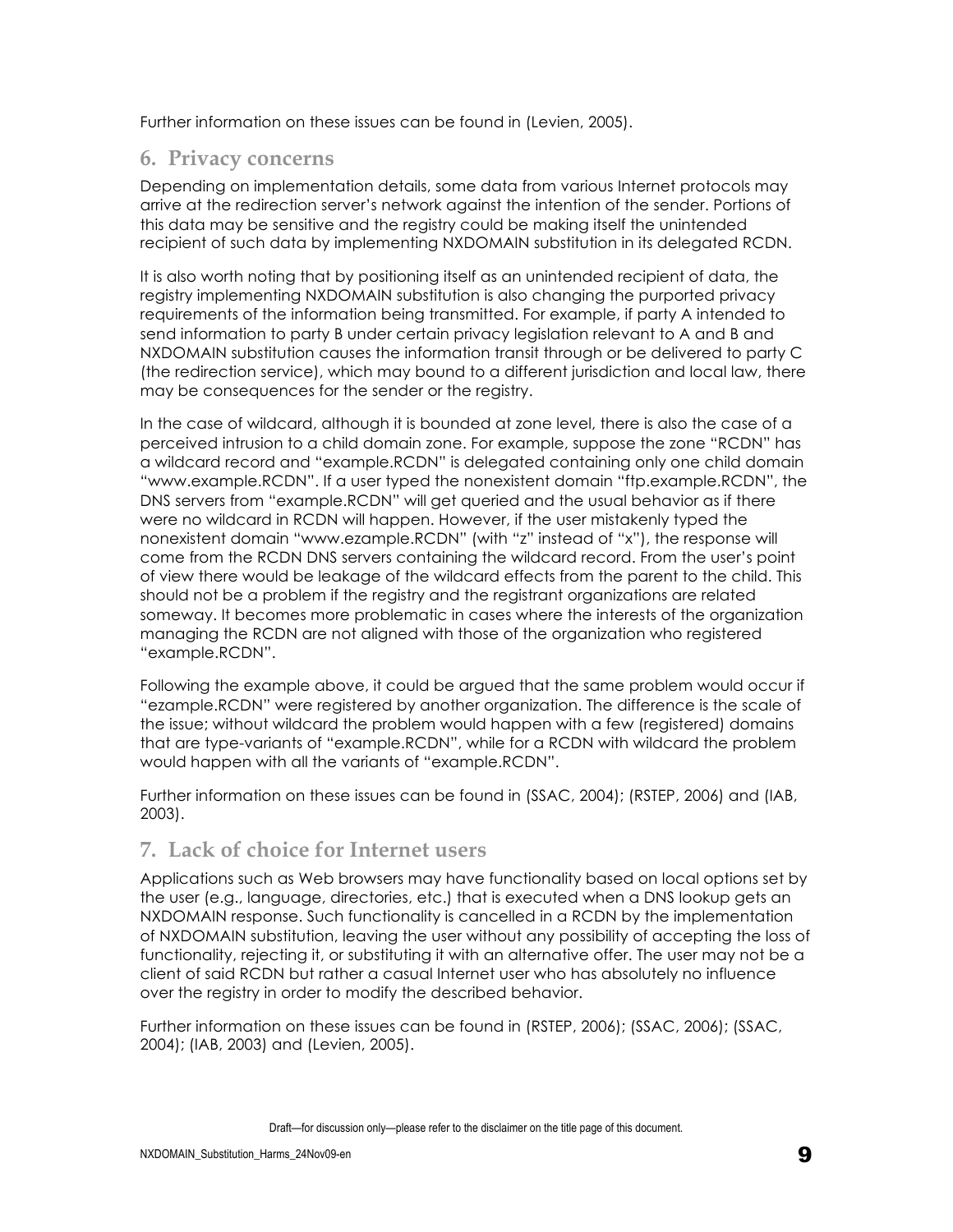## **8. Poor user experience (e-mail example)**

In normal scenarios (i.e., without NXDOMAIN substitution), any application that checks for domain existence will receive an immediate negative response (in case of nonexistent domains) it can communicate back to the user, in the form of "Host not found" or similar message.

For a RCDN with NXDOMAIN substitution, the user will not be able to identify the nonexistence of domains subject to this substitution and the problem will not be noticed until later by the user in the form of its inability to do the intended task, e.g., print, send email, etc. For example, with e-mail transmission, the message is likely to be queued and retried for several days before it comes back as undeliverable. The error message, when it finally appears, will likely not adequately explain the problem (e.g., a timeout error saying the recipient is temporarily offline, rather than explaining the domain does not exist).

Further information on these issues can be found in (IAB, 2003).

## **9. Use of privileged position**

Normally if someone wants to make use of a domain, they have to register it (and pay a fee for the right to use it). In the case of NXDOMAIN substitution in a RCDN, the registry would be making use (and perhaps profit) from all or a subset of the uninstantiated domains without having registered or paid for them. If another organization (e.g., ISP, search engine, etc.) wished to compete with such a registry service, it would have to invest a considerable amount of money in order to achieve similar results.

In the case of wildcard implementation, the number of domain permutations a registry would be taking advantage is extremely large (a number on the order of 99 digits), considering a domain label has 63 characters in length with 37 possible characters. Even considering a shorter domain (e.g., 13 characters), something closer to the range likely to be used by an end-user17, the total number of domains has 21 digits (excluding considerations of child domains).

Further information on these issues can be found in (Levien, 2005).

## **Recommendations from expert groups**

Many well-known DNS experts have written about and published papers on NXDOMAIN substitution at RCDNs in its different forms, and they frequently shared a common view: approach the issue with caution and preferably avoid the use of these technologies.

Below are recommendations from three groups of such experts.

Internet Architecture Board:

Given these issues, it seems clear that the use of wildcards with record types that *affect more than one protocol should be approached with caution, that the use of wildcards in situations where their effects cross organizational boundaries should also be approached with caution, and that the use of wildcards with* 

 $\overline{a}$ 17 The average length of the leftmost label (i.e., not counting ".TLD") of domains under COM, NET, ORG, INFO and BIZ TLDs is 13.09, calculated with zone files of 11 October 2009.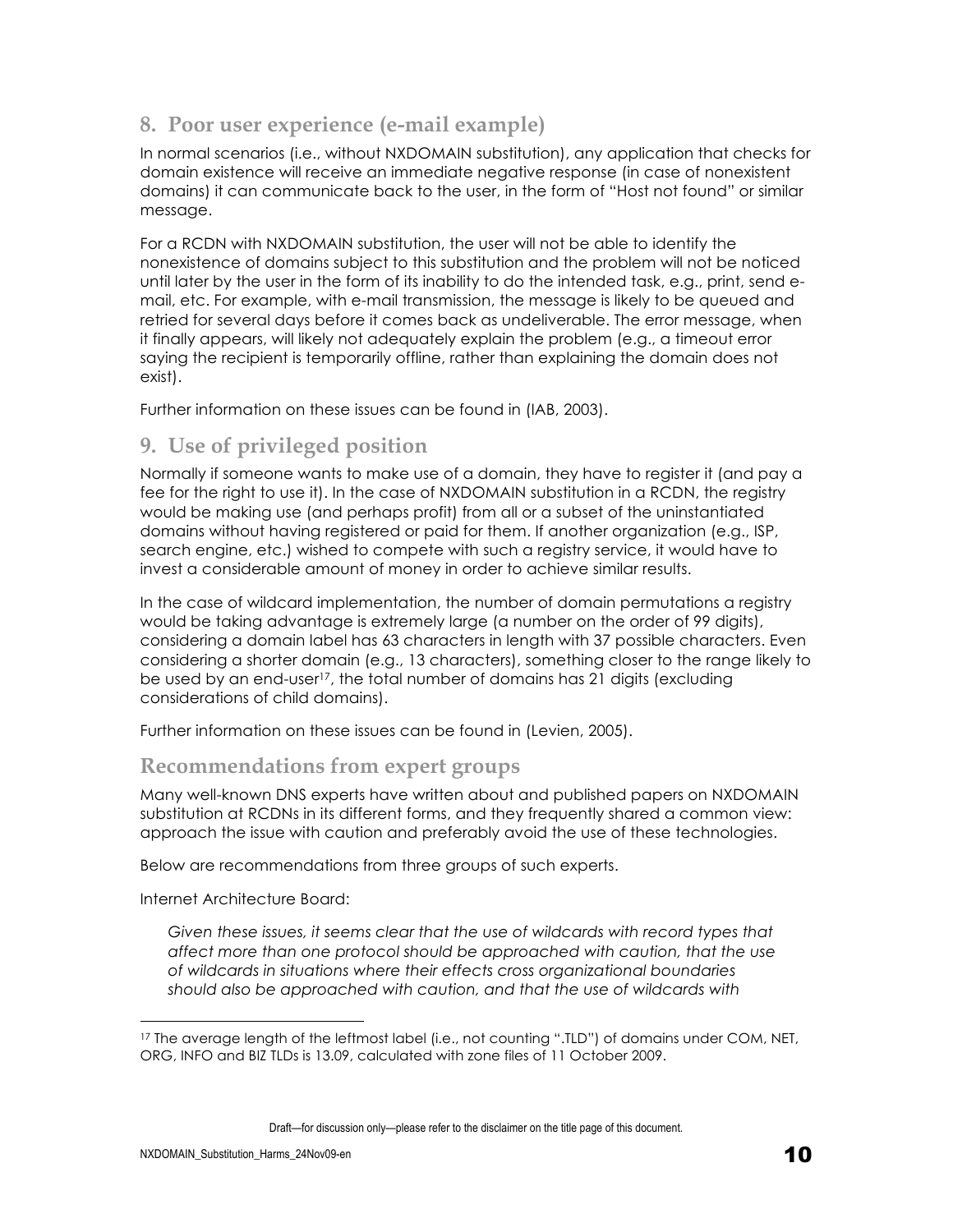*record types that affect more than one protocol in situations where the effects cross organizational boundaries should be approached with extreme caution, if at all.18*

Committee on Internet Navigation and the DNS from *Signposts in Cyberspace*:

*Recommendation: TLDs and other DNS operators that do not have agreements with ICANN should voluntarily agree to adhere to published technical standards and to consult the technical community and conduct public review processes before introducing new services that could have a detrimental effect on the DNS or on other services that depend on the DNS.19*

#### Security and Stability Advisory Committee:

*Synthesized responses should not be introduced into top-level domains (TLDs) or zones that serve the public, whose contents are primarily delegations and glue, and where delegations cross organizational boundaries over which the operator may have little control or influence. Although the wildcard mechanism for providing a default answer in response to DNS queries for uninstantiated names is documented in the defining RFCs (Requests for Comment), it was generally*  intended to be used only in narrow contexts (for example, MX records for e-mail *applications), generally within a single enterprise...20*

#### **Conclusions**

Following its core value number one "*Preserving and enhancing the operational stability, reliability, security, and global interoperability of the Internet*"21, at the direction of the ICANN Board and given the arguments from the DNS experts previously cited:

- 1. ICANN included a default prohibition for DNS redirection, wildcards, synthesized responses and any other form of NXDOMAIN substitution in the draft Registry Agreement & Specifications<sup>22</sup> for new gTLDs.
- 2. ICANN notes that if an applicant for a new gTLD believes there is a legitimate use of these technologies that will not have security or stability issues as described in Module 2 of the draft Applicant Guidebook $^{23}$ , the applicant has the option to include the registry service in its application justifying its reasoning why security or stability issues will not arise.
- 3. ICANN included a commitment to not implement DNS redirection and synthesized DNS responses as part of the request for new IDN ccTLDs in the proposed Terms and Conditions, and in the three proposed relationship options

 $\overline{a}$ 

20 SSAC. (2004, July 9). op. cit. pp. 5 - 6

<sup>18</sup> IAB. op. cit.

<sup>19 (2005). 4.4</sup> Responding to Domain Name Errors. In R. Levien, S. R. Austein, B. M. Stanley, B. L. Christine, C. Timothy, D. Hugh, et al., & T. N. Press (Ed.), *Signposts in Cyberspace. The Domain Name System and Internet Navigation* (pp. 173 - 186). Washington, DC, US.

<sup>21</sup> ICANN. (2009, March 20). *ICANN Bylaws.* Retrieved from http://www.icann.org/en/general/bylaws.htm#I

<sup>22</sup> ICANN. (2009, October 4). *Draft Applicant Guidebook, v3, Module 5, Registry Agreement & Specifications.* op. cit.

<sup>23</sup> ICANN. (2009, October 4). *Draft Applicant Guidebook, v3, Module 2: Evaluation Procedures.* op. cit.